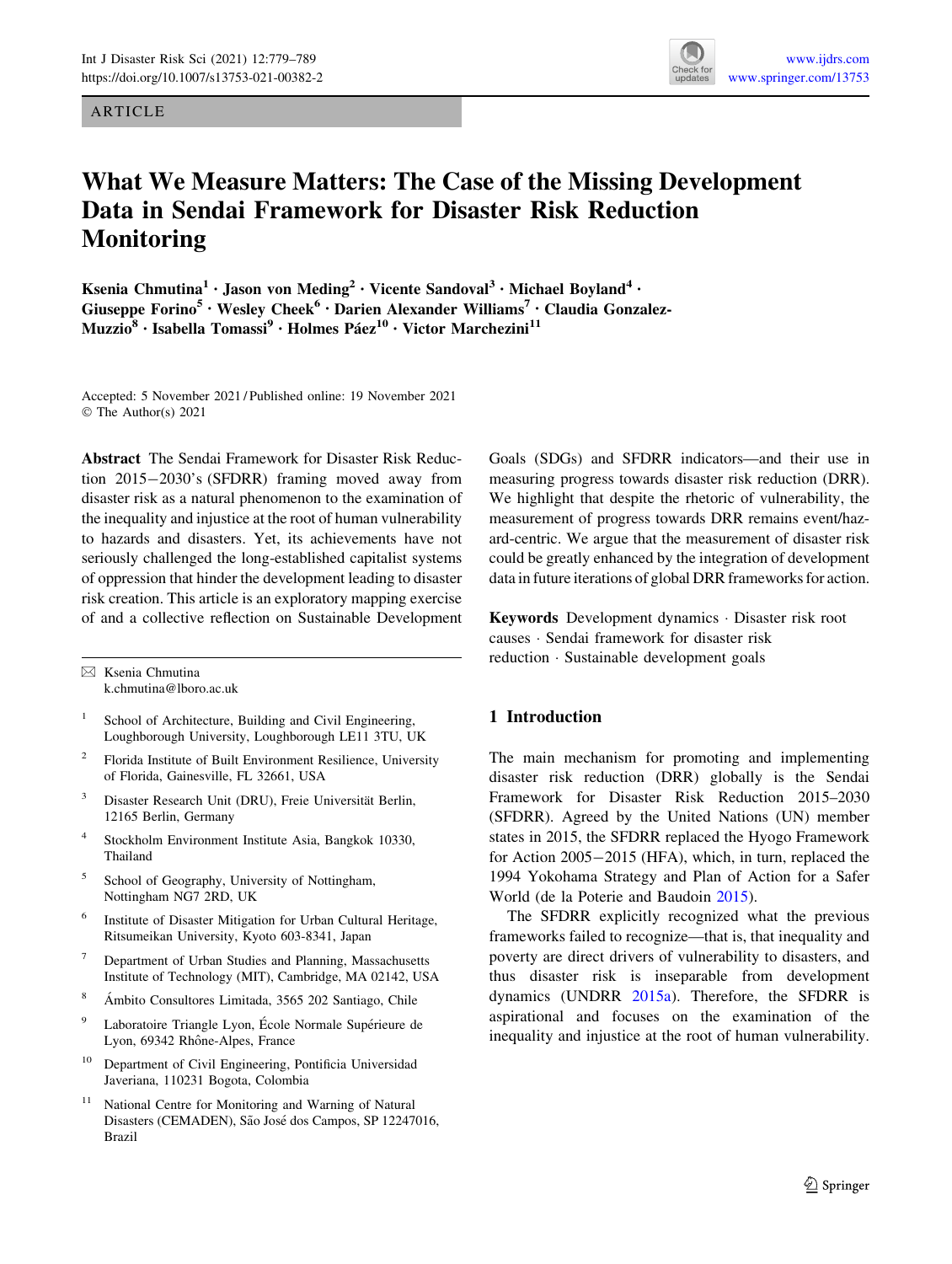Achieving its aims requires collaborative and decentralized effort. But in the past six years, the long-established systems and ideological structures, within which we operate, and which hinder development—for example, neoliberal- $\lim_{h \to 0} \frac{1}{h}$  neocolonialism,  $\lim_{h \to 0} \frac{1}{h}$  patriarchy, globalization, racism have not been seriously challenged or overturned. Instead, as we ''build-in'' and ''re-build'' development, more people than ever are affected by disasters, raising the question whether we are actually making progress towards DRR, and whether the SFDRR acts as an enabler of progress.

In this study we explored whether the underlying drivers of increased vulnerability, represented in the development data within the Sustainable Development Goals (SDGs), could be used for measuring how progress towards DRR is defined in the SFDRR. By undertaking a collective exploratory mapping exercise of indicators of the SDGs and the SFDRR, we discuss the disconnect between the two sets of indicators, which highlights that the United Nations Office for Disaster Risk Reduction's (UNDRR) definition of disaster does not match the approach to measuring disaster risk. Although the rhetoric of the SFDRR shows an appreciation of the root causes of risk, the measurement of progress (the data collected) towards DRR remains event/hazard-centric rather than being rooted in a vulnerability and development (root cause/risk creation) approach. Moreover, we show that, while disaster risk data inform the SDGs, there is no mechanism by which development data inform the SFDRR. We argue that the measurement of disaster risk could be greatly enhanced by the integration of development data in future iterations of global DRR frameworks for action.

## 2 Background

Before delving into the discussion around the indicators, the following sections set out why and how developmental agenda is important in the context of disaster risk. We first briefly trace the history of development in the twentieth century, then remind the reader about the definition of disasters, to finally demonstrate that development and disasters are intertwined—which is critical when indicators are created and the progress towards disaster risk reduction is measured.

#### 2.1 Development Agenda in International Policy

As Escobar ([1999](#page-8-0), p. 382) dissected, ''development is a very real historical formation, albeit articulated around an artificial construct (underdevelopment) and upon a certain materiality (the conditions baptized as underdevelopment), which must be conceptualized in different ways if the power of the development discourse is to be challenged or displaced.'' After the Second World War, the rise of international development has been a professed tool to even out the inequalities of a global capitalist economy. The way to do that has been through achieving prosperity—and the programs introduced by the World Bank and the International Monetary Fund (IMF) are indicative of this approach. But as the World Bank's place on the international stage grew, its development role began to expand beyond what John Maynard Keynes had initially advocated and began to concern itself with equality, well-being, and social change (Prashad [2012;](#page-9-0) Mirowski [2013;](#page-9-0) Beddeleem [2020\)](#page-8-0), remaining within the bounds of capitalism, and tied inextricably to economic growth, inequality, and poverty. But because the World Bank is tied directly to the centers of power in a global capitalist economy, it cannot act to redress the inequalities that fuel that economy, but rather is called upon to reproduce them (Taylor [2005](#page-9-0)). This may seem like a contradiction, and it is. This contradiction lies at the heart of the ideology of development.

The focus of international development was largely on poorer countries (that is, the Global South) and was grounded in the historical ties to particular parts of the Global South's post-independence—such as the Commonwealth, Francophonie, or Iberoamerica. After the 1990s, there was a noticeable shift towards global development, as a result of increasing economic and trade integration and a rising concern over the systemic risks introduced by globalization. The aspiration of global development is to create a common future, recognizing the interdependence of different countries in producing public goods and confronting public ills (Currie-Adler [2014](#page-8-0)). This is reflected in the United Nations development agenda introduced by the Millennium Development Goals (MDGs) in 2000 and replaced in 2015 by the SDGs.

The concept of ''sustainable development'' has come to underpin broad policy goals in recent decades, culminating in the 2030 Agenda for Sustainable Development and the SDGs. As a concept, sustainable development is often credited to the 1987 Report of the World Commission on Environment and Development, Our Common Future, known as the Brundtland Report (WCED [1987\)](#page-10-0). Prior to this, however, the 1972 UN Conference on the Human Environment sought to motivate countries to prioritize

<sup>&</sup>lt;sup>1</sup> While neoliberalism "carries no settled definitions" (Fraser  $2019$ , p. 17), it is perhaps best described by Peck ([2010,](#page-9-0) p. xii) as ''an openended and contradictory process of politically assisted market rule…. [It] is not the antithesis of regulation, it is a self-contradictory form of regulation-in-denial''.

<sup>&</sup>lt;sup>2</sup> Similarly, there is no singular definition of neocolonialism, yet its characteristics are perhaps best summarized by Kwame Nkrumah that this concept warns us of the potential regressive impact of unregulated forms of aid, trade, and foreign direct investment in relation to poverty reduction and well-being in the Global South (Nkrumah [1965\)](#page-9-0).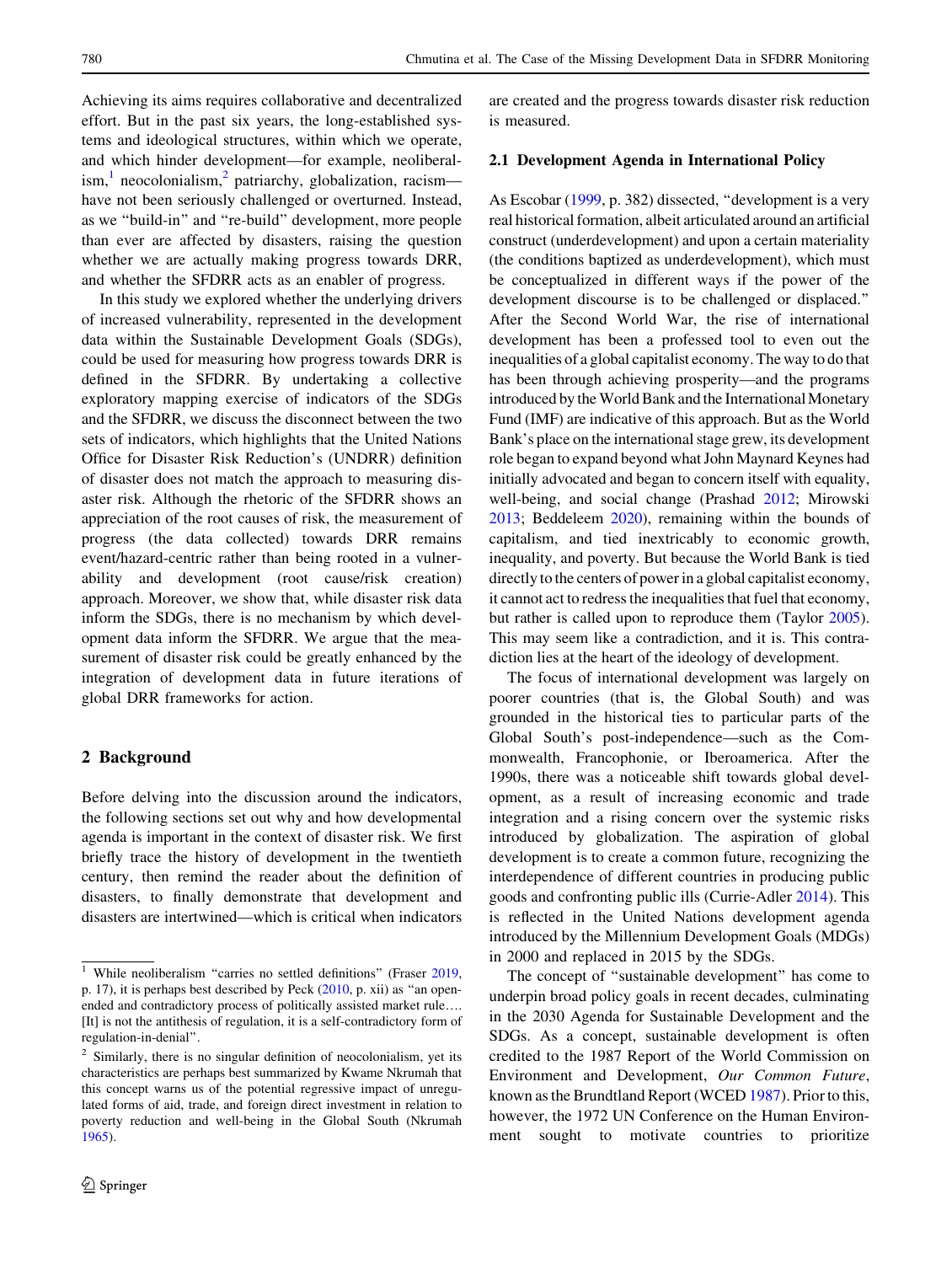environmental issues, safeguard resources, and meet development goals in responsible ways. With limited progress and achievement on these fronts, the 1992 Earth Summit in Rio de Janeiro was held 20 years later, leading to the Rio Declaration on Environment and Development. This was followed by the 2012 Earth Summit, resulting in the ''Future We Want" document that makes various recommendations, including the establishment of the SDGs. These global policy processes and frameworks have played important roles in shaping and framing ''sustainable development.''

The Brundtland Report (WCED [1987,](#page-10-0) p. 15) defines sustainable development as ''development that meets the needs of the present without compromising the ability of future generations to meet their own needs.'' Crucially, "needs" is further explained as referring specifically to the ''essential needs of the world's poor, to which overriding priority should be given'' (WCED [1987,](#page-10-0) p. 41). The principle of equitable access to resources for sustained growth and the role of participatory decision making in equity are also outlined and key to sustainable development strategies, which the report sought to be achieved by 2000.

But, of course, sustainable development was not and has not been achieved, despite the calls of this report and subsequent mechanisms such as the MDGs and SDGs. The MDGs lacked some fundamental dimensions, including environmental sustainability, equality, social inclusion, and governance (Peters et al. [2016](#page-9-0)). The SDGs therefore aim at continuing the unfinished work of the MDGs, better capturing the complexity of inclusive and sustainable development for all, and monitoring progress towards development by new measurements and a series of complex and interconnected indicators (UN [2020\)](#page-9-0).

In this way, the SDGs set the benchmark by which the whole global development governance agenda is compared. The SDGs include 17 goals, 169 targets, and 246 (232 unique) indicators that cover a broad range of development issues that should be addressed by 2030. Different international organizations (Asia-Pacific Development Bank, Inter-American Development Bank, Organisation for Economic Co-operation and Development, UN, among others) have been promoting the creation of synergies among private and public actors and national and international institutions to provide countries with a strong support mechanism towards the implementation of SDGs and the achievement of their targets. A supposed successful implementation of the 2030 Agenda requires a balance across all areas of the social, environmental, and economic pillars of the SDGs, including socioeconomic progress and prosperity, the responsible use of the planet's finite resources and fragile ecosystems, the response to climate change through adaptation and mitigation, as well as human security. These organizations and countries track the status of sustainable development efforts through a composite sustainability index and scorecards that are used also to compare the performance of countries. Notwithstanding these efforts, and as highlighted by Hickel [\(2019](#page-8-0)), Lamichhane et al. ([2021\)](#page-9-0), and others, the SDG agenda runs the risk of following the same route of the sustainable development discourse, as it prioritizes economic growth over social and political goals, and avoids challenging the status quo, norms, and the praxis of growth based on the exploitation of natural resources and human welfare. Moreover, there has been little progress in achieving the environmental dimensions of the SDGs as well as tradeoffs between SDGs; and the COVID-19 pandemic has upset whatever progress existed even further (Hickel [2020b](#page-9-0); Zeng at al. [2020\)](#page-10-0).

## 2.2 Definition of Disasters

The United Nations Office for Disaster Risk Reduction (UNDRR) defines disaster as ''a serious disruption of the functioning of a community or a society at any scale due to hazardous events interacting with conditions of exposure, vulnerability and capacity, leading to one or more of the following: human, material, economic and environmental losses and impacts"' (UNGA [2017;](#page-9-0) authors' emphasis). It is not just an occurrence of a hazard but ''a disruption of the functioning of a society'' because of what UNDRR calls ''other risk factors'' (see their annotation to the definition of ''natural hazards''), meaning that if an earthquake happens in an uninhabited area, it is not typically considered a disaster. Yet, such a definition does not provide a robust explanation of the root causes that generate risk socially and politically (Oliver-Smith et al. [2017;](#page-9-0) Chmutina and von Meding [2019](#page-8-0))—although this is somewhat covered in a separate definition for ''underlying disaster risk drivers''—''Processes or conditions, often development-related, that influence the level of disaster risk by increasing levels of exposure and vulnerability or reducing capacity'' (UNGA [2017\)](#page-9-0).

It is also important to recognize that risk is a complex concept. While risk is traditionally defined as a combination of an impact and a likelihood, this definition must expand when we consider disaster risk as it cannot be examined without: analyzing historical sociopolitical trends; the political will to deal with risks; the capacity to map and assess the frequency of hazard events; the susceptibility to loss across a range of population groups and sectors; the capacity to take actions to prepare and to mitigate, to monitor the results of actions, to learn from successes and failures, and to maintain vigilance and foresight through more quiescent periods, when public interest will decrease (Wisner [2016](#page-10-0)). These elements are summed up in an equation-like mnemonic (Wisner et al. [2012](#page-10-0)):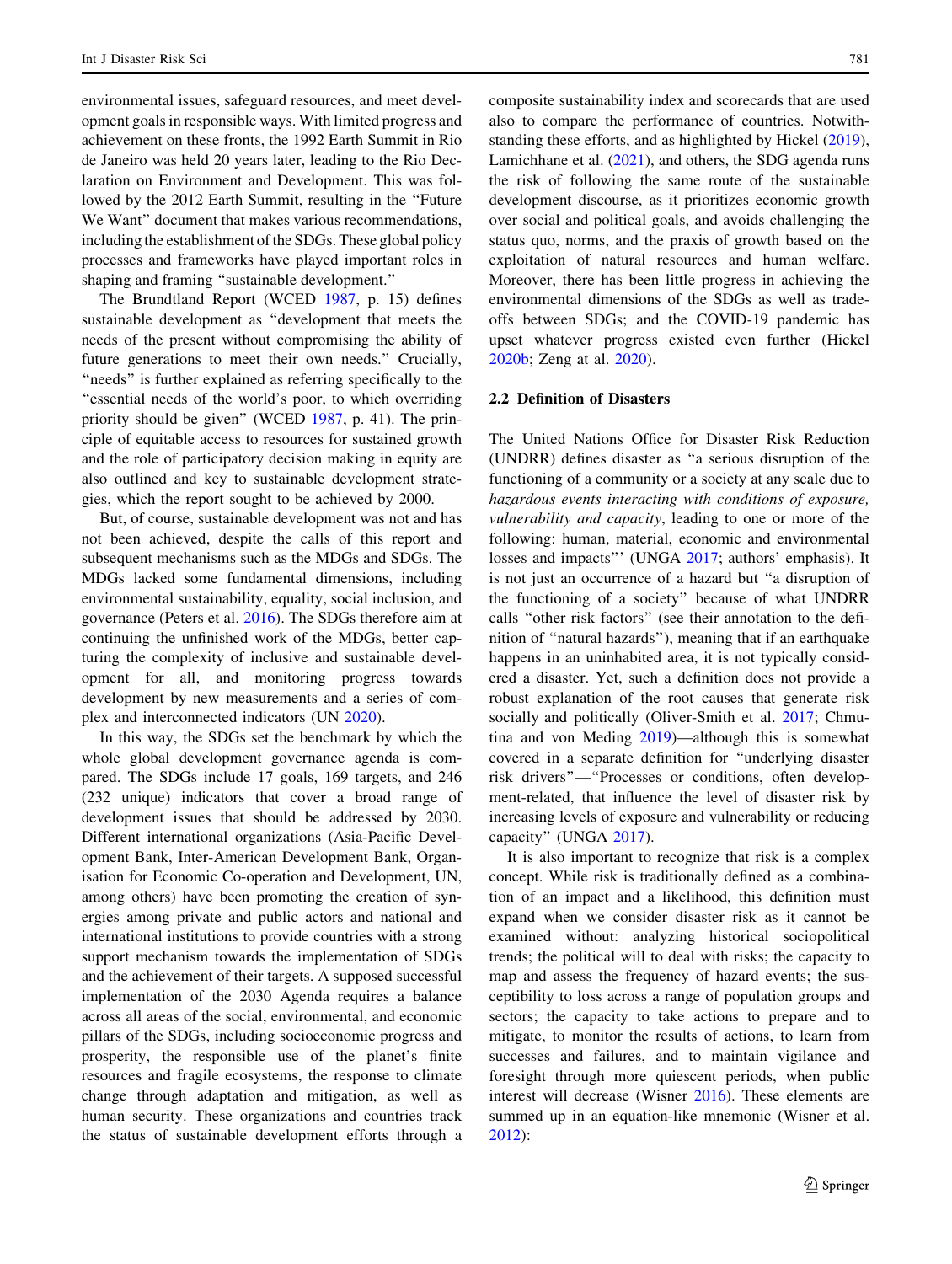$R \approx [H'(V/C) - M]$ 

where R stands for disaster risk, H for the specific hazard probability, V for vulnerability, C for localized and individual capacity for self-protection and recovery, while M ''symbolises larger-scale risk mitigation by preventive action and social protection'' (Wisner et al. [2012,](#page-10-0) p. 24)— M ideally complements and supplements C and should not act to block or dilute C; however, in reality this happens quite often! The elements are dynamic and are affected by global, national, and local economic and geopolitical change. They reflect long-established societal systems and ideologies. These elements define the context within and because of which disasters unfold. However, this is not how disaster risk is measured in reality.

The current DRR frameworks were initiated by the international community through the UN, have guided disaster related policies since 1995, and are intended to do so until the year 2030 (when a new framework will perhaps be introduced). This would indicate that representatives of most countries understand the complex nature of disaster risk and the web of social relations and vulnerabilities<sup>3</sup> involved.

#### 2.3 Disasters and Development are Interconnected

Development ideas have been prominent in driving the formation of DRR discourse and practice, and gradually have become intertwined. Certain ideas were imposed on the fledgling DRR field: economic growth as a prerogative (Cuny [1994;](#page-8-0) Lewis [1999;](#page-9-0) Lewis and Kelman [2012\)](#page-9-0), or the West acting as the "saviour of the world," while erasing the wants and needs of those ''underdeveloping'' countries we still often refer to as developing (Galeano [1970](#page-8-0); Chang [2009;](#page-8-0) Prashad [2012](#page-9-0)). These ideas are clearly reflected in the ''Building Back Better'' narrative, where the focus on ''build back'' is largely measured in economic terms (for example, investments and infrastructure) (Cheek and Chmutina [2021](#page-8-0)), by for instance prioritizing the speed of the reconstruction of buildings over the safety or livelihoods and neighborhoods (Kennedy et al. [2008;](#page-9-0) Zanotti [2010;](#page-10-0) Thomalla et al. [2018\)](#page-9-0), and reproducing conditions of inequalities and vulnerabilities (Stone [1989\)](#page-9-0) instead of alleviating those existing since prior to the disaster. Sometimes these processes are entirely predictable based on power differentials and the stated political goals of the institutions that set the terms of engagement (Stone [1989](#page-9-0); Matthewman [2015](#page-9-0)).

The limits of GDP growth have been apparent for a long time (see, for instance, Piling [2018](#page-9-0)). Yet, at the international level, the development policies that are offered as solutions to disaster recovery are the same policies that were implemented prior to the disaster. Free-market systems influence pre-disaster contexts. For many governments as well as individuals the choice between increased exposure to disasters and relative safety is largely influenced by economic concerns. By arguing that disasters are "unsolved development problems" (Cardona [2004](#page-8-0), p. 49), we fail to recognize that current terms of engagement allow the powerful to frame disasters as ''a disruptor'' of development, while disasters are a result of development under the current status quo.

Globalization and the ''development of underdevelop-ment" (Frank [1966\)](#page-8-0) have produced risk around the world. Vulnerability is a process as well as a result of globalized development. As Matthewman [\(2015,](#page-9-0) p. 136) observed, ''Events are merely processes made visible.'' Using this viewpoint, disasters taking place within the neoliberal paradigm are visual evidence of neoliberalism as a process. Within this dynamic lies a fundamental tension: disasters can be a threat to the state, yet neoliberalism drives the production of vulnerabilities. Neoliberalism exacerbates the tendency for governments to create risk in the pursuit of growing their economies. This risk creation can harm populations and have desultory effects on regions. The uneven development thus leads to a retrenchment of the problems that lead to the disaster in the first place.

Current approaches, however, see disasters as a one-off "event" rather than as a sociopolitical process (Fuentealba [2021](#page-8-0)). Such a hazard-centric approach is reflected in DRR measures that can displace the disaster temporarily but leave the underlying factors that created the risk that leads to the disaster unaddressed. What is accomplished is neoliberal restructuring—privatizing public assets, deregulating major industries, reducing corporate taxes, competition of capital investments, the conflation of democracy with free-markets, scepticism of government planning and policy making that addresses social inequality, elimination of the concept of the public good—which is traded in for a belief in personal responsibility, a belief that the government's job is to assist the private sector (Cheek and Chmutina [2021\)](#page-8-0). The nature and degree of these factors varies by state and disaster, but the fundamental elements are there. These fundamental elements must be considered if DRR is to address the developmental challenges.

 $\frac{3}{3}$  In this article we in particular focus on vulnerability as a lens to highlight root causes that turn hazards into disasters, and that are grounded in developmentalism. It is however beyond the scope of this article to critique vulnerability as a concept.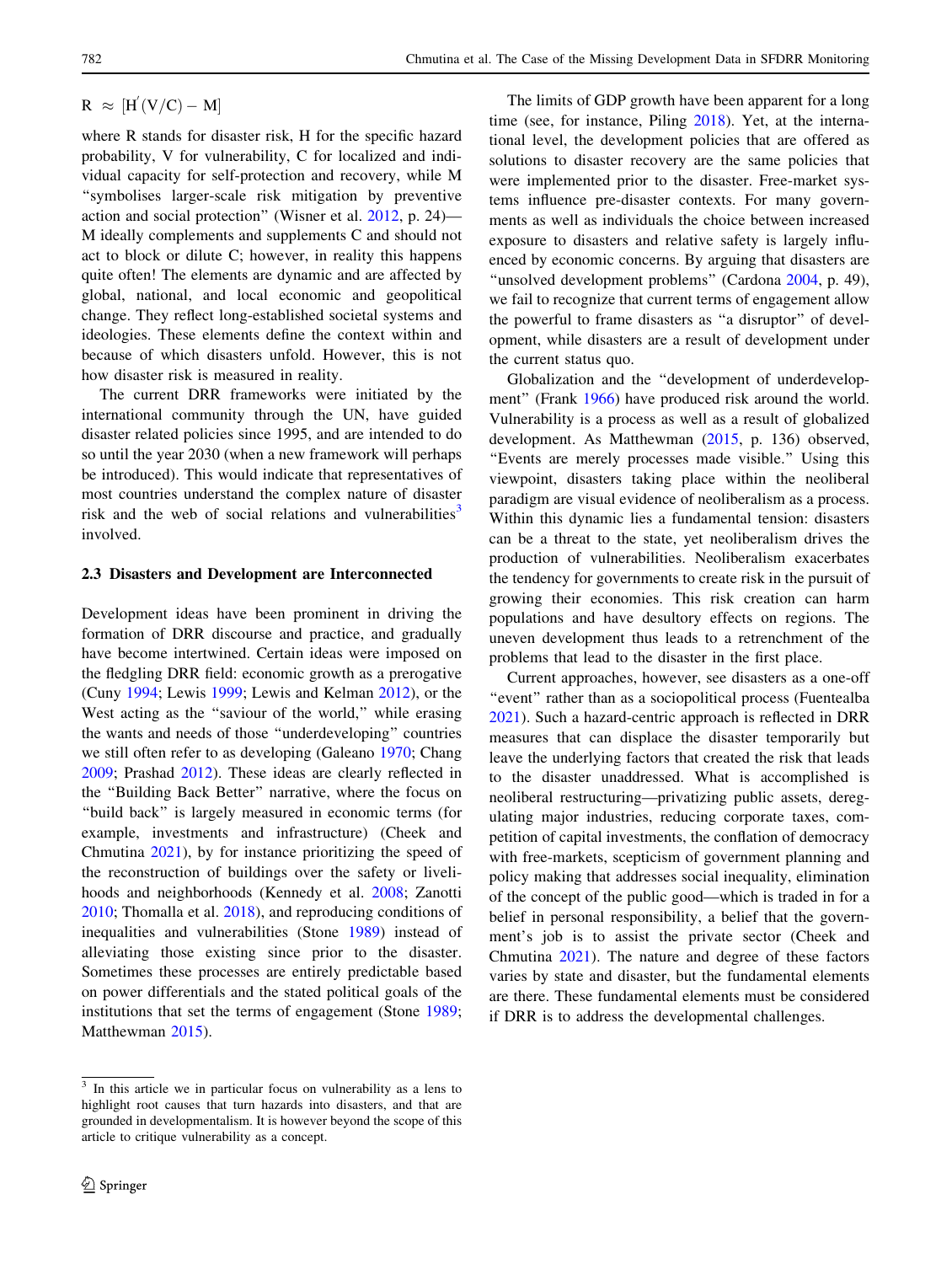## 3 Methodology

The SDGs reflect developmental challenges that contribute to root causes of disasters. This article locates the problematic nature of these approaches within the SFDRR. In the time since the framework's implementation in 2015, duty-bearers around the world have worked to compile data according to the metrics devised, with the goal of reducing disaster risk. But disaster risk cannot be addressed without looking at root causes, and the rhetoric of the SFDRR does not filter through to the way it measures progress towards DRR, retaining an event- and hazard-centric approach to risk.

To understand what underlying drivers of disaster vulnerability are represented in the development data within the SDGs, and whether such essential data for measuring progress towards the reduction of disaster risk are reflected in the SFDRR, the authors collectively explored each of the  $246$  SDG<sup>4</sup> indicators (grouped in 17 goals, 169 targets) and 38 SFDRR indicators to scrutinize the relationship between all SFDRR and SDG indicators. It was not our aim to provide a ''scientific'' analysis of the relationship. We wanted to explore, through extensive discussions, the extent to which each SDG indicator is connected to or addresses root causes of vulnerability and is grounded in an axiom that disasters are not natural (Kelman [2019\)](#page-9-0). We adopted the widely used Pressure and Release (PAR) model, proposed initially by Blaikie et al. ([1994\)](#page-8-0) and refined later by Wisner et al. [\(2004](#page-10-0), [2012\)](#page-10-0), to frame our discussions and guide our thinking through the structural factors—that is, economic, political, cultural—in society such as ''social relations'' and ''structures of domination'' as constitutive elements of disasters and risks (Wisner et al. [2004\)](#page-10-0). From this perspective, root causes of disaster vulnerability were framed as:

[A]n interrelated set of widespread and general processes within a society and the world economy. They are 'distant' in one, two or all of the following senses: spatially distant (arising in a distant centre of economic or political power), temporally distant (in past history), and finally, distant in the sense of being so profoundly bound up with cultural assumptions, ideology, beliefs and social relations in the actual lived existence of the people concerned that they are 'invisible' and 'taken for granted' (Wisner et al. [2004](#page-10-0), p. 52).

We used this framing to map out the potential of SDG indicators to provide data on underlying causes of disaster vulnerability.

In the summer and autumn of 2020, 20 researchers and practitioners from different countries, all experts in disaster studies (but with different academic backgrounds in construction, urban planning, sociology, architecture, politics, human geography) got together biweekly to explore which SDG indicators are explicitly linked to disaster vulnerability and should thus be incorporated into the SFDRR indicators to inform effective DRR progress. The exploration was through a discussion, going through goals and targets and finding consensus about the relationships between SDGs and disaster risks. As a result of these discussions, the indicators were divided into four groups:

- (1) SDG indicators that are explicitly connected to the SFDRR: these largely focus on loss and are already shared between the SDGs and the SFDRR (for example, SDG 1.5.1 Number of deaths, missing persons and directly affected persons attributed to disasters per 100,000 population);
- (2) SDG indicators that can significantly inform on underlying causes of disaster vulnerability: these would commonly be understood as vulnerability in a way that is defined by the  $\text{UNDRR}^5$  (for example, SDG 1.4.1 Proportion of population living in households with access to basic services);
- (3) SDG indicators that have some connection to underlying causes of disaster vulnerability but may not be explicitly considered as such (for example, SDG 2.2.2 Prevalence of malnutrition among children under 5 years of age, by type); and
- (4) No explicit or significant connection between the SDGs and the SFDRR.

Once the links were established, we were able to see the disconnect between the definition of a disaster (that focuses on vulnerability and its underlying root causes) and the way that progress toward disaster risk reduction is measured (which is hazard-focused and is mostly about impact and loss data). The core themes of this disconnect are presented in the following section.

<sup>&</sup>lt;sup>4</sup> The analysis of SDG indicators was carried out based on the Tier Classification for Global SDG Indicators as of 17 July 2020 (updated later on 26 October 2020 to include custodian agencies missing from the table). The original list of all SDGs and their indicators is available at: [https://sdgs.un.org/goals.](https://sdgs.un.org/goals)

<sup>5</sup> The UNDRR Terminology Glossary (UNDRR [2017](#page-9-0)) defined vulnerability as ''the characteristics determined by physical, social, economic and environmental factors or processes which increase the susceptibility to the impacts of hazards.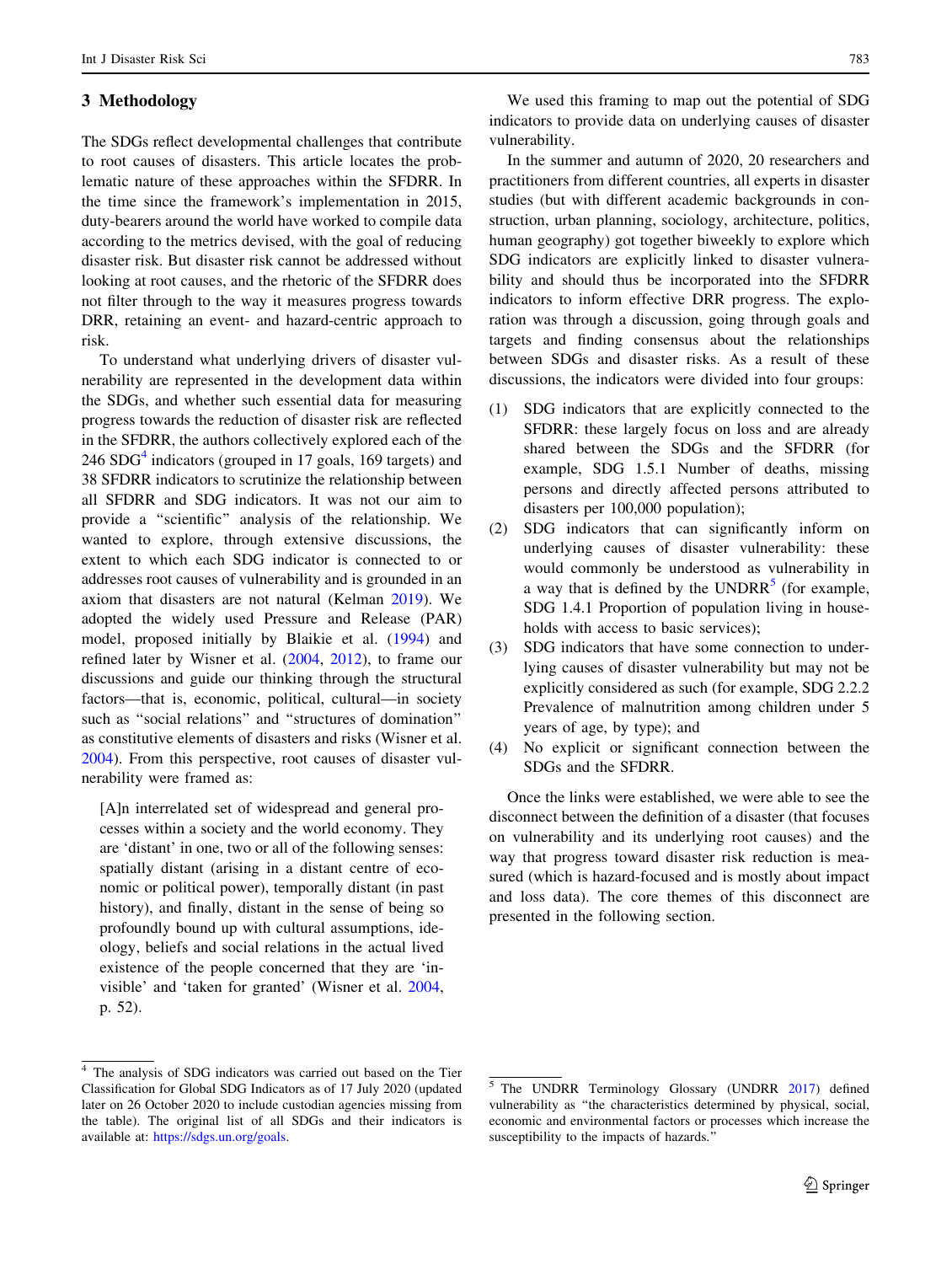# 4 Connecting the Sendai Framework for Disaster Risk Reduction 2015-2030 (SFDRR) and the Sustainable Development Goals (SDGs)

The 2030 Agenda has led to the formal adoption of SFDRR indicators by the SDG process, with many people viewing the former as a ''how to'' guide on implementing the higher-level disaster-related SDG goals (Peters et al. [2016](#page-9-0)). The UNDRR [\(2019](#page-9-0)) states that, ''Both the SFDRR and the SDGs outcomes are a product of interconnected social and economic processes. As such, there is a lot of synergy between the two policy instruments.'' More specifically, according to the UNDRR [\(2015b](#page-9-0)), "there are 25 targets related to DRR in 10 of the 17 SDGs.'' Three SDGs (Goals 1, 11, and 13, and their targets 1.5, 11.5, 11.b, and 13.1) have been adopted by the SFDRR (UNDRR [2015a\)](#page-9-0), thus for the first time explicitly connecting some of the objectives of both international instruments. These SDG targets are directly relevant to five SFDRR targets (A to E): A (small) number of SDG and SFDRR indicators are shared; these include indicators 1.5.1 to 1.5.4, 11.5.1 and 11.5.2, 11.b.1 and 11.b.2, and 13.1.1. However, this does not happen beyond the indicators that measure disaster losses or explicit implementation of DRR strategies at a national level.

Clearly, SDG indicators can play a similar role in informing how we measure progress towards disaster risk reduction. Health (SDG 3), gender disparities (SDG 5), poverty (SDG 1), denied access to education (SDG 4), land tenure (SDGs 1 and 11), access to services (SDGs 6, 7, and 11), among others, are all manifestations of root causes of disaster risk (Cannon [2008](#page-8-0); Bradshaw and Fordham [2013](#page-8-0); Wisner [2016;](#page-10-0) Sarmiento et al. [2020](#page-9-0)) and could inform or address root causes of disaster risk. Yet, there is no incorporation of development data by the SFDRR, despite its rhetoric.

Our exploration reveals that the relationship between the SFDRR and the SDGs is dominated by an approach, where quantitative monitoring of DRR progress—beyond the conceptual discussion on disaster-development interplay is not considering available development indicators, represented most prominently in the SDGs (which could have been done, given that the SDGs were implemented 15 years before the SFDRR). The SFDRR's guiding principles reflect the idea of development (UNDRR [2015a,](#page-9-0) p. 13):

• Guiding principle C: ''Managing the risk of disasters is aimed at protecting persons and their property, health, livelihoods and productive assets, as well as cultural and environmental assets, while promoting and protecting all human rights, including the right to development'' (authors' emphasis);

- Guiding principle H: ''Disaster risk reduction is essential to achieve sustainable development'' (authors' emphasis);
- Guiding principle J ''Addressing underlying disaster risk factors […] contributes to sustainable development" (authors' emphasis).

In fact, the SFDRR uses the word ''development'' 103 times on its 27 pages; but development data are not then utilized in SFDRR progress measurement. Development is interpreted in the SFDRR as it is interpreted in other international frameworks—it is rooted in growth of GDP (Stiglitz et al. [2009](#page-9-0); Costanza et al. [2014\)](#page-8-0), regardless of the fact that the assumption that global growth will facilitate the achievement of key social goals—such as reducing poverty and hunger, and increasing education—is incorrect as it ignores distributional concerns and only weakly correlates with well-being (Hickel [2018](#page-8-0); Pilling [2018\)](#page-9-0). The SFDRR thus fails to meaningfully deal with the root causes of risk, which becomes clear when we unpack the common threads of disaster risk creation as our exploration shows.

Take, for example, the case of informal settlements in Chile and the SDG 11.1.1 Proportion of urban population living in slums, informal settlements or inadequate housing. Informal settlements represent vulnerability, which is generally expressed in various ways of precariousness physical, spatial, social, and economic (Sarmiento et al. [2019](#page-9-0)). In Chile, between 2011 and 2018, it was estimated that the number of families living in informal settlements or campamentos grew by 57.1%, from approximately 27,000 to 43,000 households in seven years (TECHO [2018](#page-9-0)). Another cadastre by the Ministry of Housing and Urban Development (MINVU) detected 802 informal settlements where 112,000 people live (MINVU [2020](#page-9-0)). According to Sebastian Bowen (24 Horas TVN Chile [2021](#page-9-0)), Executive Director of TECHO, these figures are already ''obsolete'' as the Covid-19 pandemic increased the number of households living in precarious settlements to over 63,000 during 2020. In July 2020, the Ministry of National Assets (MBN [2020](#page-9-0)) reported an increase of 2.1% in the amount of land illegally occupied—299 more plots than in December 2019. Among the informal settlements registered by MINVU as of 2019, 60 were in areas directly exposed to fire, landslides, or flooding (MINVU 2020). The SDG 11.1.1 could thus provide an important insight for the SFDRR progress in terms of disaster risk reduction and creation.<sup>6</sup>

This reveals the shortcomings of the SFDRR, not just in providing a more comprehensive picture of disaster risk

<sup>6</sup> This indicator however overlooks the root causes that force people to move into informal settlements in the first place (for example, unequal access to resources and opportunities)but this could be informed by other SDG indicators.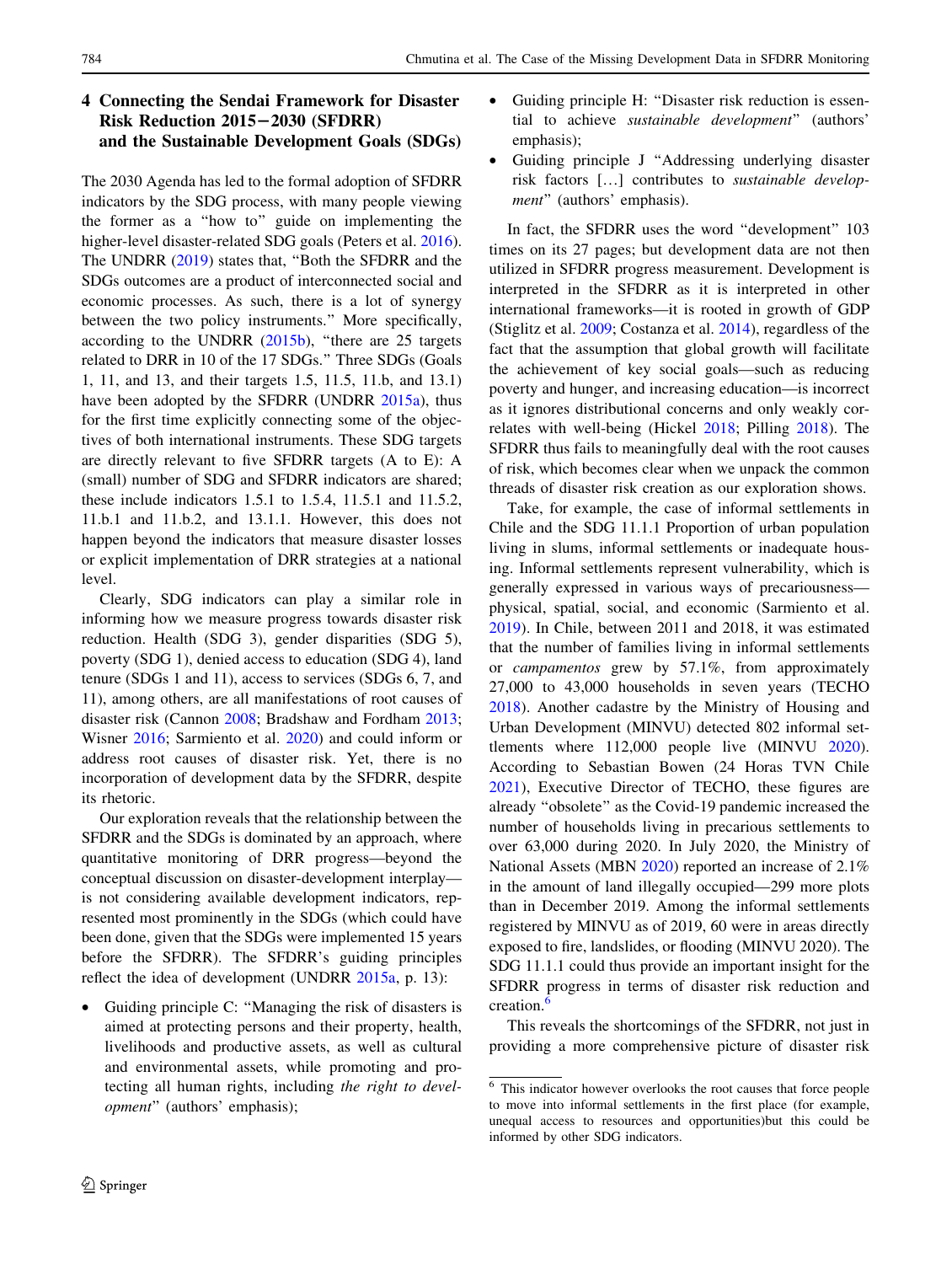today, but also in missing the opportunity to have a longer view on how risk is produced throughout space and time. The SFDRR indicators shift attention away from systemic injustice, inequality, unsustainability, and exploitation, thus neglecting the economic and political conditions that produce vulnerability (Pulhin et al. [2021](#page-9-0)). The SFDRR does not enable practitioners to identify and grapple with processes that produce vulnerability, that is, the underlying root causes that are not addressed, as our exploration shows. The SFDRR has been operationalized with the hope of being a part of ''progress'' toward less disaster impact. It promotes consideration of the root causes through its language and points to its interrelation with development. Tracing the progress towards many SDGs would help to show how disasters are created over time. Instead, the shared indicators only focus on impact/losses (in monetary values or numbers of casualties), disregarding the concepts of vulnerability and capacities (that nevertheless are highlighted in the definition of a disaster used in the SFDRR).

The problem with claims that fewer people are affected by disasters is that the overall framing of such reporting is hazard- and event-focused. Despite scientific data to the contrary, the popular narratives of disasters still portray them as a "sudden" "unexpected" "shock," instead of a sociopolitical process. Therefore, a country might report less injury, property damage, and livelihood loss from disaster ''events''—and yet be creating everyday risk and precarity for its citizens. People might lose access to life's essentials and be at a much higher risk of being ''affected''—but we would never realize it until it was too late, and a large earthquake, flood, or storm discriminately impacted them. The SFDRR's dominant approach is to measure the impacts of ''disaster events,'' and this is where we believe that, as a global community, we can do much better to create tools that would actually help reducing disaster risks.

Since our present collective understanding of disaster is increasingly decentering the primacy of the hazard, and instead centering the role of populations experiencing ''vulnerability,'' we must be consistent, and therefore follow this vulnerability thread to the precarity people experience daily. If a community is grappling with precarious informal settlements, famine, gendered violence, income disparity, and corruption due to displacement, conflict, and loss following neoliberal policy shifts, such risk also impacts its capacities to deal with hazards. If we are to be ideologically consistent, we must follow this thread even as we make recommendations or implement interventions. An analysis that treats disaster risk as a distinct category of risk separate from daily structural dispossession and violence is a failed one. Furthermore, it is important to consider how risk and its components evolve over time and are generated by a complex series of root causes—often originating centuries ago (Blaikie et al. [1994](#page-8-0); Oliver-Smith and Hoffman [2020;](#page-9-0) Rivera [2020\)](#page-9-0)—mostly converging on those living in the most precarious situations.

# 5 Discussion

What different SFDRR indicators demonstrate is that, while there has been a shift from hazard to vulnerability, the latter is still treated as an outcome that can be addressed through ''building resilience'' (for example, Cheek and Chmutina [2021\)](#page-8-0) and not as a process that is influenced by external socioeconomic factors and is historically rooted. We know that the creation of risk is a complex process influenced by internal and external socioeconomic factors, local and global socioecological policies, and is geographically located and historically rooted—all of which are a manifestation of power. By failing to locate the question of vulnerability in a critique of power, the SFDRR positions itself as an ''a-political'' project. The SFDRR itself is not a public policy instrument. If we consider "politics" as "space and power," as action in this same public space (Arendt [1958\)](#page-8-0), these become the place of memory, discourse, and preservation of artifacts and knowledge (Tomassi [2017\)](#page-9-0). In this sense, reducing the action of policies to their measurable impacts is a fundamental error that distorts the objectives and actions of the SFDRR.

Yet the impact of the SFDRR on public policies is significant and, therefore, much more intrusive than the interests of different powers in the field at different scales (local, national, international). In the global context of disaster risk, the SFDRR dominates the face of charity and development and acts not only at the scale of national governments but also in the relationship that national governments have with international bodies. This is an environment where interested actors lobby to maintain the economic status quo, that is capitalism. Without an analysis of the entangled priorities and underlying structures that drive the disaster risk reduction that the SFDRR aims to achieve, steer, and coordinate, its impact can only remain partial and superficial.

The SFDRR reproduces the same narrative scheme created for development from the post-war years, and unifies it with that of contemporary development. This narrative becomes an ideological tool as it contains the claim that progress is based on scientific truths, such as a-historical objects, and is to be re-dimensioned and contextualized as Canguilhem does in his 1969 lecture (Canguilhem [1969\)](#page-8-0) when he distinguished scientific ideology from the ideology of the scientist. Marx ([1843](#page-9-0)) retained, in the sense he gave to the term ideology, the concept of a reversal of the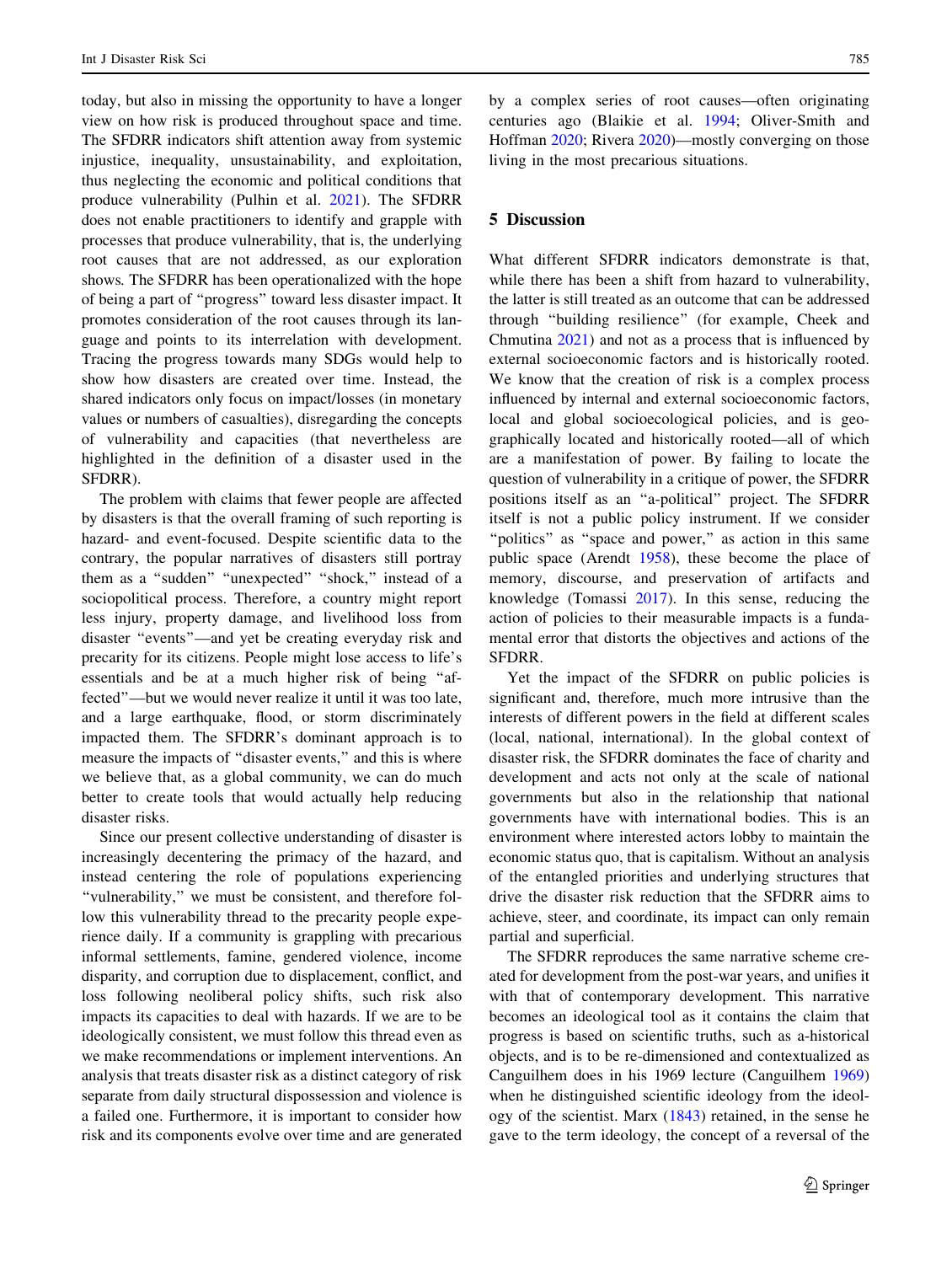relationship between knowledge and the thing. However, in reality, SFDRR does not fully consider what development is—and how the already available data can be used for the development to be reflected in the progress towards DRR.

We see this clearly in DRR projects. The technical and "expert" way of conceiving and dealing with disasters makes some groups of people legitimate and convincing while reinforcing the marginalization of other groups. Following Althusser ([1971](#page-8-0)), we see how the SFDRR, built on a rigorous Western ''scientific'' approach to society and the problems it faces because of disasters, ''represents'' the ''imaginary relationship of individuals'' with the real world. This imaginary relationship is guided by a neoliberal narrative that normalizes vulnerability as ''individual guilt'' (von Meding [2021\)](#page-10-0) and fetishizes the status quo of the social system, to which only few want to return (Cheek and Chmutina [2021\)](#page-8-0).

## 6 Conclusion

In this article we explored the extent to which the underlying drivers of increased vulnerability are represented in the development data within the SDGs, and whether such essential data for measuring progress towards the reduction of disaster risk are reflected in the SFDRR. We demonstrated that the current SFDRR approach to measuring DRR is event/hazard-centric—instead of locating the DRR process within broader development, as the rhetoric of the SFDRR makes clear should be the case. Despite the SFDRR's claims of focus on development, what the framework actually measures is the impact of ''disaster events.'' Thus, it avoids dealing with the complexity of social, political, and economic interests that lead local, national, and international actors to grapple with each other over change, and therefore influence the notions of development as well as the realization of these notions.

So, is the SFDRR tool fit for its intended purpose? The SFDRR objective is to measure global progress in reducing disaster risk—but we contend that the choice to measure event impacts, rather than integrate data that would interrogate root causes of disaster risk, undermines the effectiveness of the framework. It still promotes the language of development that, as Amy Allen [\(2017](#page-8-0)) pithily noted, is the language of oppression and domination for two-thirds of the world population.

The effectiveness of the SFDRR has been questioned previously (Briceño [2015;](#page-8-0) Manyena [2016](#page-9-0); van Niekerk et al. [2020;](#page-9-0) Wisner [2020\)](#page-10-0), highlighting the limited impact and benefits provided by its implementation in different countries. Although civil society and experts have been calling for decentralization of DRR efforts, it remains rhetorical under the SFDRR. Instead DRR is largely controlled rigidly by upward accountability (or, in some cases, no accountability at all) to the central state or, alternatively, to a donor country or international nongovernmental organization (Ainuddin et al. [2013;](#page-8-0) Grady et al. [2016](#page-8-0); Rumbach [2016\)](#page-9-0). And as the pressures of multilevel governments to invest in mining, large scale agribusiness, smart cities and luxury housing development is increasing (Wisner [2020\)](#page-10-0), the realization of ''commitment to address disaster risk reduction and the building of resilience to disasters with a renewed sense of urgency within the context of sustainable development and poverty eradication'' (UNDRR [2015a](#page-9-0), p. 9) is becoming more and more nebulous. After six years, the implementation of the SFDRR does not show significant increased political will to weed out investments that are blind to risk from those that are risk-informed, despite the rhetoric of the SFDRR itself around root causes of vulnerability such as weak governance arrangements and non-risk-informed development. This accommodates the ideology and development model of neoliberalism and provides a foundation for disaster risk creation.

We are certainly not arguing that the SDGs are more effective than the SFDRR. We recognize the strong critiques posed in relation to the SDGs' indicators and approach in terms of post-political representation, lack of reliable data at multiple levels of inquiry, and decontextualization of data (Sultana [2018;](#page-9-0) Hickel [2019](#page-8-0), [2020a](#page-8-0)). Rather, we want to highlight that this missed opportunity for convergence should lead us to reflect on the usefulness of frameworks and on the validity of their claims to progress. We want to challenge disaster risk and development scholars, policymakers, and practitioners to reflect on the need to question the validity of large datasets that do not consider the structure of society as a baseline for decision making about disaster risk. These datasets can be useful, but only when they try to move a critique to the structural foundations of our society, something that has always been present in disaster scholarship.

To paraphrase Judith Butler ([2016,](#page-8-0) [2020\)](#page-8-0), here lies the opportunity to correct the error of essentializing precarious material conditions with particular identities. Instead, we must turn our gaze toward the mechanisms of oppression. We know that structural housing stability and access to safe utilities such as water and electricity are important when experiencing hazard events. If the population living in informal urban settlements is increasing, then risk along precarity lines can be said to be increasing. We know that gendered violence is connected to community experiences of disaster (Yoshihama et al. [2019\)](#page-10-0). If femicide is increasing, then risk along gendered lines can be said to be increasing. We also know that income inequality is relevant in assessing livelihood precarity and hazard risk. If the aim of DRR is to reduce the number of people directly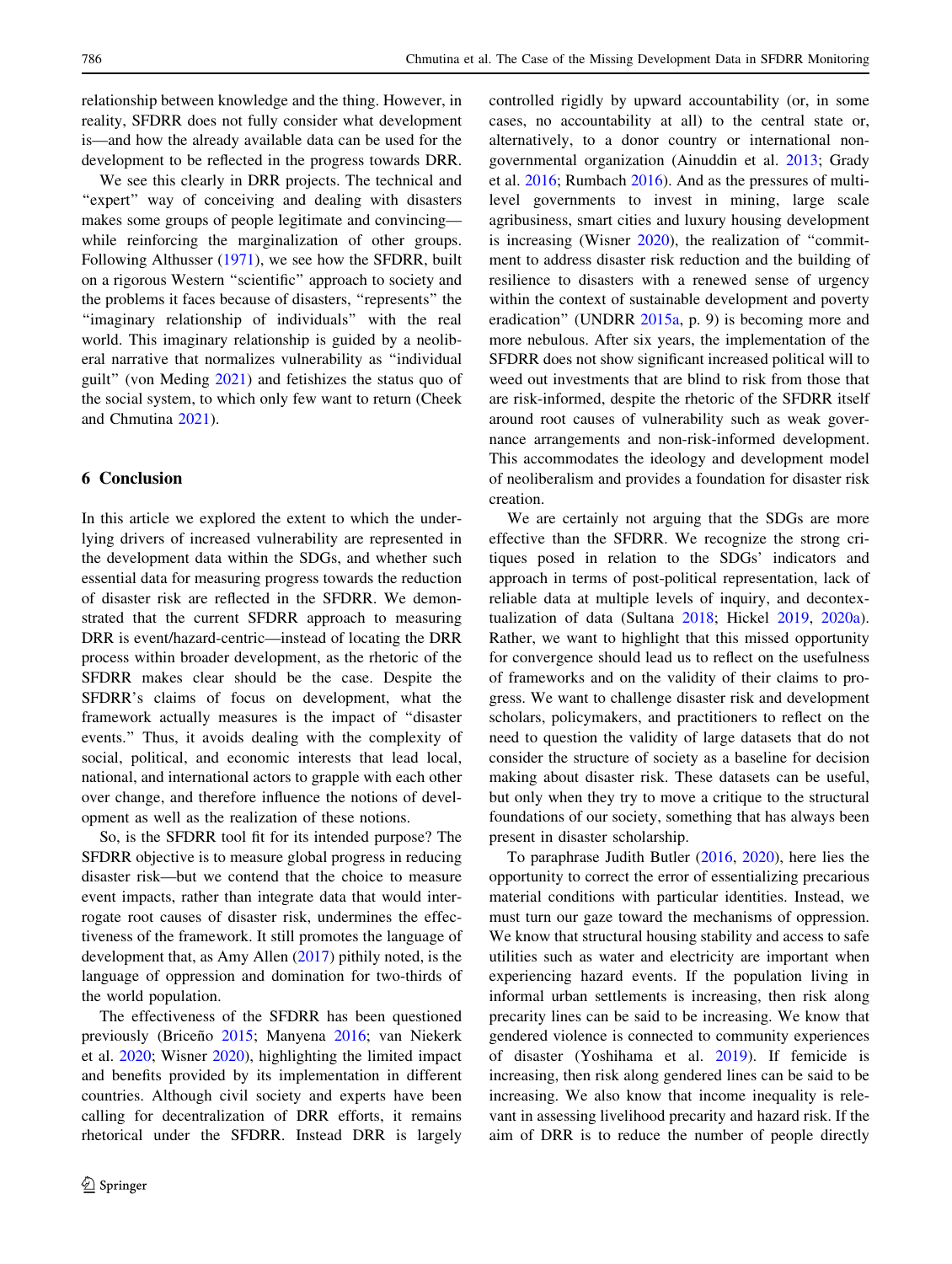<span id="page-8-0"></span>affected without addressing root causes, we are playing a dangerous technocratic game that can easily be thrown off by new hazards.

As the international community moves forward from the SFDRR, critical self-reflection should be ongoing. If the intention is truly to develop mechanisms to measure progress or setbacks on reducing risk, the need to move away from measuring ''event'' impacts is essential. We believe that the international community can live up to the rhetoric of the SFDRR, but any future framework must develop a process for integrating development data that are related to vulnerability and precarity as its central focus. This aligns with wider efforts in scholarship and practice to move away from an event- and hazard-centric framing of disasters to one that recognizes that disasters are time-delayed manifestations of structural violence and maldevelopment.

Acknowledgements We would like to thank CONVERGE COVID-19 funding for supporting the foundation of the Disaster Capitalism and COVID-19 Working Group.

Open Access This article is licensed under a Creative Commons Attribution 4.0 International License, which permits use, sharing, adaptation, distribution and reproduction in any medium or format, as long as you give appropriate credit to the original author(s) and the source, provide a link to the Creative Commons licence, and indicate if changes were made. The images or other third party material in this article are included in the article's Creative Commons licence, unless indicated otherwise in a credit line to the material. If material is not included in the article's Creative Commons licence and your intended use is not permitted by statutory regulation or exceeds the permitted use, you will need to obtain permission directly from the copyright holder. To view a copy of this licence, visit [http://creativecommons.](http://creativecommons.org/licenses/by/4.0/) [org/licenses/by/4.0/.](http://creativecommons.org/licenses/by/4.0/)

#### References

- Ainuddin, S., D.P. Aldrich, J.K. Routray, S. Ainuddin, and A. Achkazai. 2013. The need for local involvement: Decentralization of disaster management institutions in Baluchistan, Pakistan. International Journal of Disaster Risk Reduction 6: 50–58.
- Allen, A. 2017. The end of progress. New York: Columbia University Press.
- Althusser, L. 1971. On ideology. London: Verso.
- Arendt, H. 1958. The human condition. Chicago and London: University of Chicago press.
- Beddeleem, M. 2020. Recording liberalism: Philosophy and sociology of science against planning. In Nine lives of neoliberalism, ed. D. Plehwe, Q. Solodian, and P. Mirowski, 21–45. London: Verso.
- Blaikie, P., T. Cannon, I. Davis, and B. Wisner. 1994. At risk: Natural hazards, people's vulnerability and disasters, 1st edn. London: Routledge.
- Bradshaw, S., and M. Fordham. 2013. Women, girls and disasters. A review for DFID. [https://assets.publishing.service.gov.uk/govern](https://assets.publishing.service.gov.uk/government/uploads/system/uploads/attachment_data/file/236656/women-girls-disasters.pdf) [ment/uploads/system/uploads/attachment\\_data/file/236656/](https://assets.publishing.service.gov.uk/government/uploads/system/uploads/attachment_data/file/236656/women-girls-disasters.pdf) [women-girls-disasters.pdf](https://assets.publishing.service.gov.uk/government/uploads/system/uploads/attachment_data/file/236656/women-girls-disasters.pdf). Accessed 26 Jun 2021.
- Briceño, S. 2015. What to expect after Sendai: Looking forward to more effective disaster risk reduction. International Journal of Disaster Risk Science 6(2): 202–204.

Butler, J. 2016. Frames of war. London: Verso.

- Butler, J. 2020. Precarious life: The powers of mourning and violence. London: Verso.
- Canguilhem, G. 1969. What is a scientific ideology? Lecture given in October 1969 at Warsaw and Cracow to the Institute for the History of Science and Technology and the Polish Academy of Science, published in the journal *Organon* # 7 (1970). English translation by Arthur Goldhammer, Massachusetts Institute of Technology, 1988. [https://sniadecki.wordpress.com/2018/02/06/](https://sniadecki.wordpress.com/2018/02/06/canguilhem-ideology/) [canguilhem-ideology/.](https://sniadecki.wordpress.com/2018/02/06/canguilhem-ideology/) Accessed 8 Nov 2021.
- Cannon, T. 2008. Reducing people's vulnerability to natural hazards: Communities and resilience. Research paper No. 2008/34. Helsinki, Finland: WIDER (World Institute for Development Economics Research).
- Cardona, O.D. 2004. The need for rethinking the concepts of vulnerability and risk from a holistic perspective: A necessary review and criticism for effective risk management. In Mapping vulnerability: Disasters, development, and people, ed. G. Bankoff, G. Frerks, and T. Hilhorst, 37–51. London: Earthscan.
- Chang, H.J. 2009. Bad Samaritans: The myth of free trade and the secret history of capitalism. New York: Bloomsbury Press.
- Cheek, W., and K. Chmutina. 2021. Building back better is neoliberal post-disaster reconstruction. Disasters. [https://doi.org/10.1111/](https://doi.org/10.1111/disa.12502) [disa.12502](https://doi.org/10.1111/disa.12502).
- Chmutina, K., and J. von Meding. 2019. A dilemma of language: "Natural disasters" in academic literature. International Journal of Disaster Risk Science 10(3): 283–292.
- Costanza, R., I. Kubiszewski, E. Giovannini, H. Lovins, J. McGlade, K.E. Pickett, K.V. Ragnarsdóttir, and D. Roberts et al. 2014. Development: Time to leave GDP behind. Nature 505(7483): 283–285.
- Cuny, F.C. 1994. Disasters and development. Oxford: Oxford University Press.
- Currie-Adler, B. 2014. The state of development studies: Origins, evolution and prospects. Canadian Journal of Development Studies 37(1): 5–26.
- de la Poterie, A.T., and M.A. Baudoin. 2015. From Yokohama to Sendai: Approaches to participation in International Disaster Risk Reduction Frameworks. International Journal of Disaster Risk Science 6(2): 128–139.
- Escobar, A. 1999. The invention of development. Current History 98(631): 382–387.
- Frank, A.G. 1966. The development of underdevelopment. Monthly Review 18(4): 17–31.
- Fraser, N. 2019. In the ruins of neoliberalism. New York: Columbia University Press.
- Fuentealba, R. 2021. Divergent disaster events? The politics of postdisaster memory on the urban margin. International Journal of Disaster Risk Reduction. [https://doi.org/10.1016/j.ijdrr.2021.](https://doi.org/10.1016/j.ijdrr.2021.102389) [102389.](https://doi.org/10.1016/j.ijdrr.2021.102389)
- Galeano, E. 1970. The open veins of Latin America. London: Serpent's Tail.
- Grady, A., B. Gersonius, and A. Makarigakis. 2016. Taking stock of decentralized disaster risk reduction in Indonesia. Natural Hazards and Earth System Sciences 16(9): 2145–2157.
- Hickel, J. 2018. Is it possible to achieve a good life for all within planetary boundaries?. Third World Quarterly 40(1): 18–35.
- Hickel, J. 2019. The contradiction of the sustainable development goals: Growth versus ecology on a finite planet. Sustainable Development 27(5): 873–884.
- Hickel, J. 2020a. Outgrowing growth: Why quality of life, not GDP, should be our measure of success. The Correspondent, 19 March 2020. [https://thecorrespondent.com/357/outgrowing-growth](https://thecorrespondent.com/357/outgrowing-growth-why-quality-of-life-not-gdp-should-be-our-measure-of-success/413218170519-b4d036a5)[why-quality-of-life-not-gdp-should-be-our-measure-of-success/](https://thecorrespondent.com/357/outgrowing-growth-why-quality-of-life-not-gdp-should-be-our-measure-of-success/413218170519-b4d036a5) [413218170519-b4d036a5](https://thecorrespondent.com/357/outgrowing-growth-why-quality-of-life-not-gdp-should-be-our-measure-of-success/413218170519-b4d036a5). Accessed 26 Jun 2021.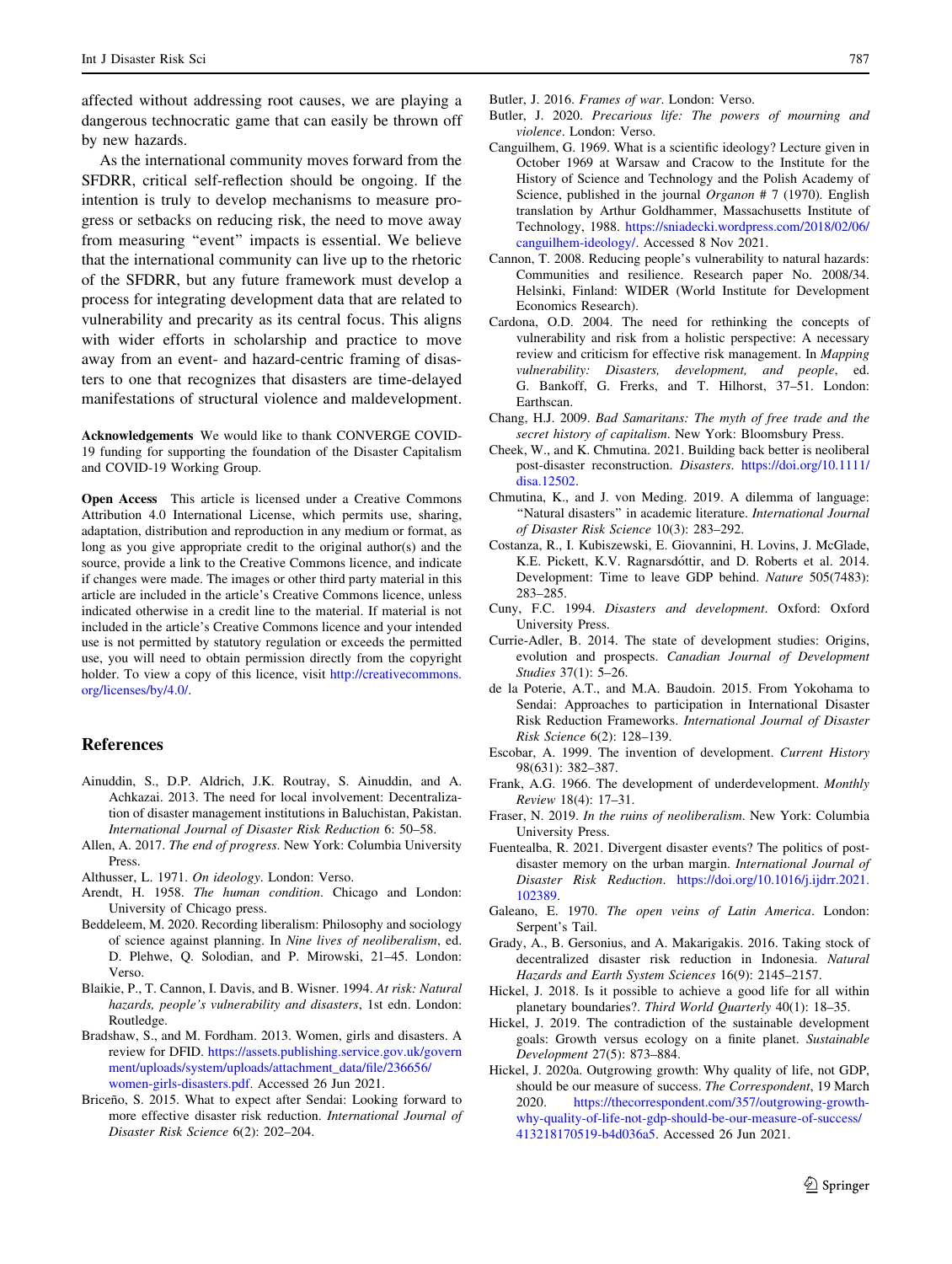- <span id="page-9-0"></span>Hickel, J. 2020b. The world's sustainable development goals aren't sustainable. Foreign Policy, 30 September 2020. [https://foreign](https://foreignpolicy.com/2020/09/30/the-worlds-sustainable-development-goals-arent-sustainable/) [policy.com/2020/09/30/the-worlds-sustainable-development](https://foreignpolicy.com/2020/09/30/the-worlds-sustainable-development-goals-arent-sustainable/)[goals-arent-sustainable/.](https://foreignpolicy.com/2020/09/30/the-worlds-sustainable-development-goals-arent-sustainable/) Accessed 26 June 2021.
- Horas TVN Chile. 2021. Eviction in Renca takeover: ''The problem is the difficult access to housing'' (Techo Chile por desalojo en toma de Renca: "El problema es el difícil acceso a vivienda"). 10 March 2021. <https://youtu.be/dUEw79MHBSY>. Accessed 24 Mar 2021 (in Spanish).
- Kelman, I. 2019. Axioms and actions for preventing disasters. Progress in Disaster Science 2: Article 100008.
- Kennedy, J., J. Ashmore, E. Babister, and I. Kelman. 2008. The meaning of 'build back better': Evidence from post-tsunami Aceh and Sri Lanka. Journal of Contingencies and Crisis Management 16(1): 4–36.
- Lamichhane, S., G. Eğilmez, R. Gedik, M.K.S. Bhutta, and B. Erenay. 2021. Benchmarking OECD countries' sustainable development performance: A goal-specific principal component analysis approach. Journal of Cleaner Production. [https://doi.org/10.](https://doi.org/10.1016/j.jclepro.2020.125040) [1016/j.jclepro.2020.125040](https://doi.org/10.1016/j.jclepro.2020.125040).
- Lewis, J. 1999. Development in disaster-prone places: Studies of vulnerability. West Yorkshire, UK: ITDG Publishing.
- Lewis, J., and I. Kelman. 2012. The good, the bad and the ugly: Disaster risk reduction (DRR) versus disaster risk creation (DRC). PLoS Currents 4: Article e4f8d4eaec6af8.
- Manyena, B. 2016. After Sendai: Is Africa bouncing back or bouncing forward from disasters?. International Journal of Disaster Risk Science 7(1): 41–53.
- Marx, K. 1843 (1970 ed.). Critique of Hegel's Philosophy of Right. Translated by Joseph O'Malley. Oxford: Oxford University Press.
- Matthewman, S. 2015. Disasters, risks and revelation. Making sense of our times. London: Palgrave Macmillan.
- MBN (Ministerio de Bienes Nacionales). 2020. National Assets identifies 14,256 illegal occupations of public land in the country (Bienes Nacionales identifica 14.256 ocupaciones ilegales de terrenos fiscales en el país), 6 July 2020. [http://www.bienesna](http://www.bienesnacionales.cl/?p=37926) [cionales.cl/?p=37926.](http://www.bienesnacionales.cl/?p=37926) Accessed 26 Jun 2021 (in Spanish).
- MINVU (Ministerio de Vivienda y Urbanismo). 2020. Cadastre of Campamentos (Catastro de Campamentos). [https://www.minvu.](https://www.minvu.gob.cl/catastro-de-campamentos/) [gob.cl/catastro-de-campamentos/.](https://www.minvu.gob.cl/catastro-de-campamentos/) Accessed 24 Mar 2021 (in Spanish).
- Mirowski, P. 2013. Never let a serious crisis go to waste: How neoliberalism survived the financial meltdown. London: Verso.
- Nkrumah, K. 1965. Neo-colonialism: The last stage of imperialism. London: Thomas, Nelson & Sons.
- Oliver-Smith, A., and S. Hoffman. 2020. The angry earth, 2nd edn. London: Routledge.
- Oliver-Smith, A., I. Alcántara-Ayala, I. Burton, and A. Lavell. 2017. The social construction of disaster risk: Seeking root causes. International Journal of Disaster Risk Reduction 22: 469–474.
- Peck, J. 2010. Constructions of neoliberal reason. Oxford: Oxford University Press.
- Peters, K., L. Langston, T. Tanner, and A. Bahadur. 2016. 'Resilience' across the post-2015 frameworks: Towards coherence? Working paper. London: Overseas Development Institute. [https://www.odi.org/publications/10598-resilience-across-post-](https://www.odi.org/publications/10598-resilience-across-post-2015-frameworks-towards-coherence)[2015-frameworks-towards-coherence](https://www.odi.org/publications/10598-resilience-across-post-2015-frameworks-towards-coherence). Accessed 26 Jun 2021.
- Pilling, D. 2018. The growth delusion—The wealth and well-being of nations. London: Bloomsbury Publishing.
- Prashad, V. 2012. The poorer nations. London: Verso.
- Pulhin, J.M., M. Inoue, and R. Shaw. 2021. Climate change, disaster risks, and human security: Asian experience and perspectives. Singapore: Springer.
- Rivera, D.Z. 2020. Disaster colonialism: A commentary on disasters beyond singular events to structural violence. International

Journal of Urban and Regional Research. [https://doi.org/10.](https://doi.org/10.1111/1468-2427.12950) [1111/1468-2427.12950](https://doi.org/10.1111/1468-2427.12950).

- Rumbach, A. 2016. Decentralization and small cities: Towards more effective urban disaster governance?. Habitat International 52: 35–42.
- Sarmiento, J.P., V. Sandoval, and M. Jerath. 2020. The influence of land tenure and dwelling occupancy on disaster risk reduction. The case of eight informal settlements in six Latin American and Caribbean countries. Progress in Disaster Science 5. [https://doi.](https://doi.org/10.1016/j.pdisas.2019.100054) [org/10.1016/j.pdisas.2019.100054.](https://doi.org/10.1016/j.pdisas.2019.100054)
- Sarmiento, J.P., S. Polak, and V. Sandoval. 2019. An evidence-based urban DRR strategy for informal settlements. Disaster Prevention and Management 28(3): 371–385.
- Stiglitz, J.E., A. Sen, and J.-P. Fitoussi. 2009. Report by the Commission on the Measurement of Economic Performance and Social Progress. [https://ec.europa.eu/eurostat/documents/](https://ec.europa.eu/eurostat/documents/8131721/8131772/Stiglitz-Sen-Fitoussi-Commission-report.pdf) [8131721/8131772/Stiglitz-Sen-Fitoussi-Commission-report.pdf](https://ec.europa.eu/eurostat/documents/8131721/8131772/Stiglitz-Sen-Fitoussi-Commission-report.pdf). Accessed 8 Nov 2021.
- Stone, D.A. 1989. Causal stories and the formation of policy agendas. Political Science Quarterly 104(2): 281–300.
- Sultana, F. 2018. An(Other) geographical critique of development and SDGs. Dialogues in Human Geography 8(2): 186–190.
- Taylor, M. 2005. Opening the World Bank: International organisations and the contradictions of global capitalism. Historical Materialism 13(1): 153–170.
- TECHO. 2018. Update of the national cadastre of Campamentos 2018 (Actualización del Catastro Nacional de Campamentos 2018). Centro de Investigación Social TECHO-Chile. [https://www.](https://www.techo.org/chile/wp-content/uploads/sites/6/2019/07/Informe-final-Actualizacion-2018_.pdf) [techo.org/chile/wp-content/uploads/sites/6/2019/07/Informe](https://www.techo.org/chile/wp-content/uploads/sites/6/2019/07/Informe-final-Actualizacion-2018_.pdf)[final-Actualizacion-2018\\_.pdf.](https://www.techo.org/chile/wp-content/uploads/sites/6/2019/07/Informe-final-Actualizacion-2018_.pdf) Accessed 26 Jun 2021 (in Spanish).
- Thomalla, F., L. Lebel, M. Boyland, D. Marks, H. Kimkong, S.B. Tan, and A. Nugroho. 2018. Long-term recovery narratives following major disasters in Southeast Asia. Regional Environmental Change 18(4): 1211–1222.
- Tomassi, I. 2017. Understanding the bioregion as the political form of the ''milieu''. Seminar presentation. Institut MOMENTUM. [https://www.institutmomentum.org/understanding-the-biore](https://www.institutmomentum.org/understanding-the-bioregion-as-the-political-form-of-the-milieu/) [gion-as-the-political-form-of-the-milieu/.](https://www.institutmomentum.org/understanding-the-bioregion-as-the-political-form-of-the-milieu/) Accessed 8 Nov 2021.
- UN (United Nations). 2020. The sustainable development goals report. [https://unstats.un.org/sdgs/report/2020/The-Sustainable-](https://unstats.un.org/sdgs/report/2020/The-Sustainable-Development-Goals-Report-2020.pdf)[Development-Goals-Report-2020.pdf.](https://unstats.un.org/sdgs/report/2020/The-Sustainable-Development-Goals-Report-2020.pdf) Accessed 26 Jun 2021.
- UNDRR (United Nations Office for Disaster Risk Reduction). 2015a. Sendai Framework for Disaster Risk Reduction 2015–2030. Geneva: UNDRR.
- UNDRR (United Nations Office for Disaster Risk Reduction). 2015b. SDGs with targets related to disaster risk. [https://www.](https://www.preventionweb.net/publications/view/46052) [preventionweb.net/publications/view/46052.](https://www.preventionweb.net/publications/view/46052) Accessed 26 Jun 2021.
- UNDRR (United Nations Office for Disaster Risk Reduction). 2017. Glossary. <https://www.undrr.org/terminology>. Accessed 8 Nov 2021.
- UNDRR (United Nations Office for Disaster Risk Reduction). 2019. The Sendai Framework and the SDGs. [https://www.undrr.org/](https://www.undrr.org/implementing-sendai-framework/sf-and-sdgs) [implementing-sendai-framework/sf-and-sdgs](https://www.undrr.org/implementing-sendai-framework/sf-and-sdgs). Accessed 26 Jun 2021.
- UNGA (United Nations General Assembly). 2017. Report of the open-ended intergovernmental expert working group on indicators and terminology relating to disaster risk reduction. [https://](https://www.undrr.org/publication/report-open-ended-intergovernmental-expert-working-group-indicators-and-terminology) [www.undrr.org/publication/report-open-ended-intergovernmen](https://www.undrr.org/publication/report-open-ended-intergovernmental-expert-working-group-indicators-and-terminology) [tal-expert-working-group-indicators-and-terminology](https://www.undrr.org/publication/report-open-ended-intergovernmental-expert-working-group-indicators-and-terminology). Accessed 26 Jun 2021.
- van Niekerk, D., C. Coetzee, and L. Nemakonde. 2020. Implementing the Sendai Framework in Africa: Progress against the targets (2015–2018). International Journal of Disaster Risk Science 11(2): 179–189.